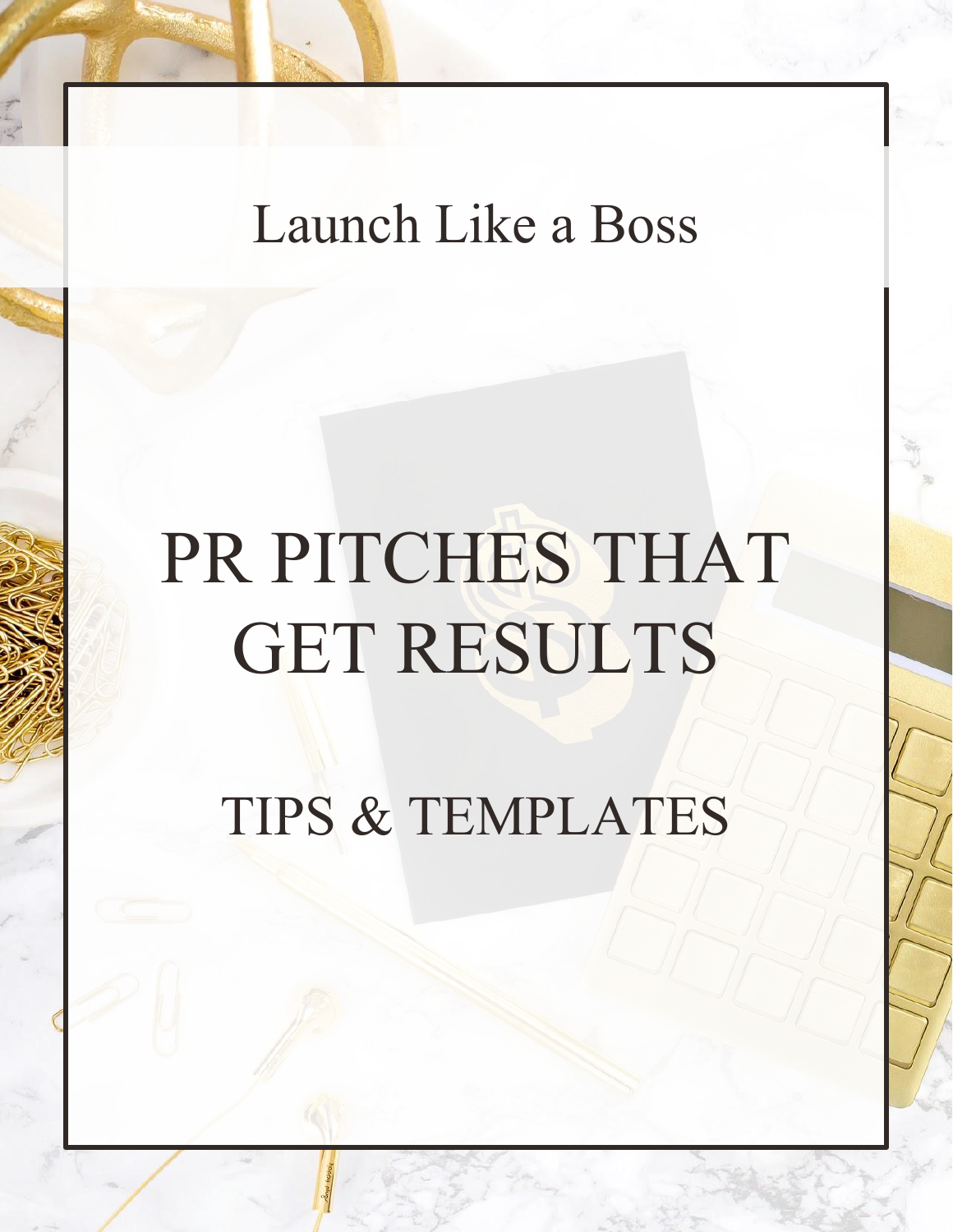#### PR PITCH TIPS

- $\rightarrow$  Get really clear about what's in it for the person you're pitching.
- → Offer value, don't ask for favors.
- → Give enough details to interest, but don't make it too long. People are busy!
- → Do your research. Pitches from people who actually know WHO they're talking to really stand out.
- → Have a clear call to action. If you don't say exactly what you're looking for, then you probably won't even get a response.
- → Sign up for HARO (Help A Reporter Out) to find journalists who are actually looking for pitches.
- → Use a template (outline) to save time writing your pitches, but don't copy + paste word-for-word.
- Follow up at least once.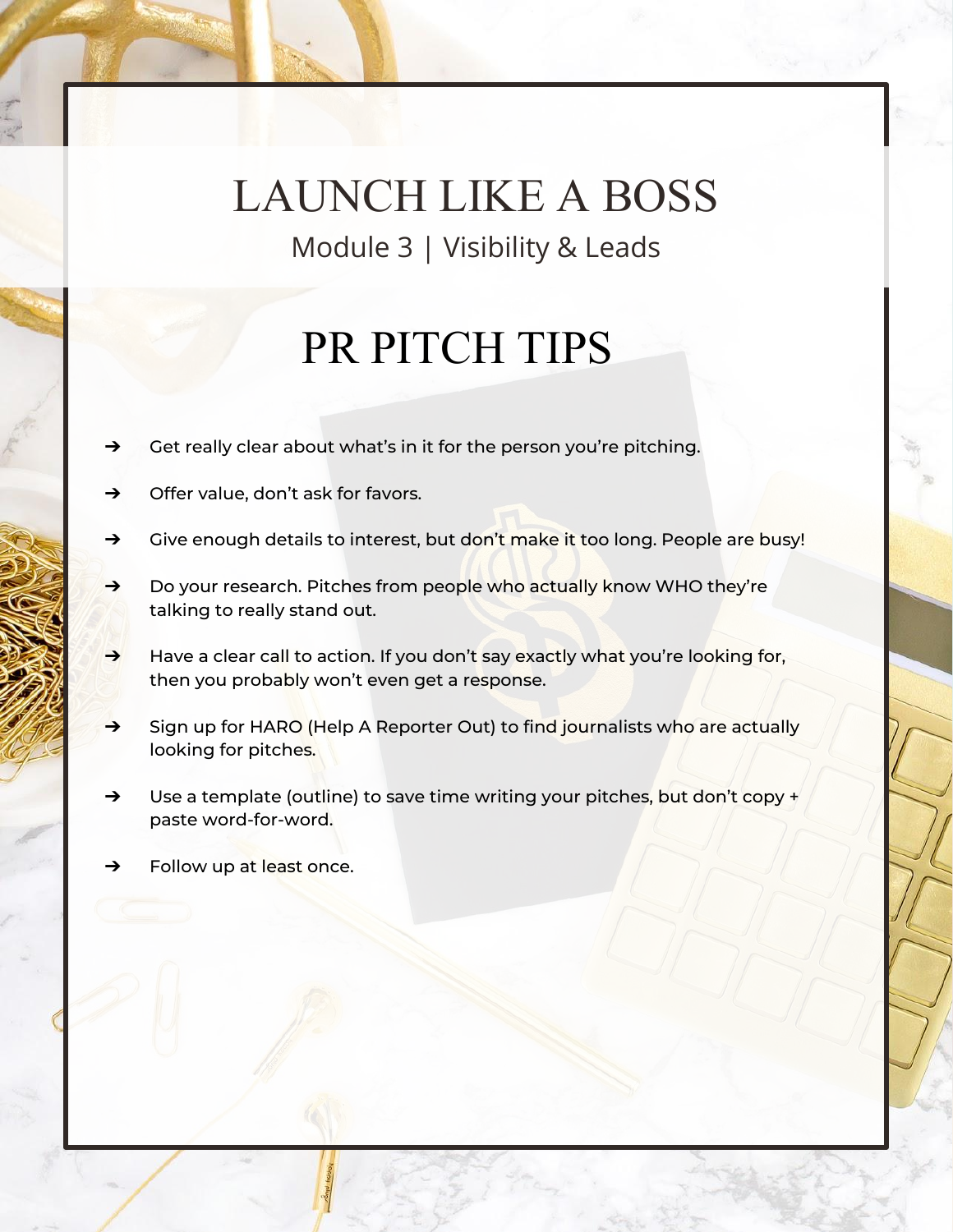## PODCAST PITCH TEMPLATE

Subject: Application for \_\_\_\_\_\_\_\_\_\_ [podcast name] Guest

Hi [first name],

 $\blacksquare$ 

Hey there! My name is \_\_\_\_\_\_\_\_\_\_ and I'm the founder/owner/writer of

[Brief mention of something *specific* you love about the podcast.]

I'm reaching out because I was wondering if you're currently looking for new podcast guest.

I know that your audience really appreciates \_\_\_\_\_\_\_\_\_\_\_\_\_\_\_ and I'd love to share with them

[Insert details about how you discovered this or what results you or your clients have gotten with this information.]

Here are a few ideas I have for specific episodes:

- > Idea #1
- > Idea #2
- > Idea #3

I'm excited about the potential opportunity to be on the  $\Box$  [podcast] and I hope to hear back from you soon!

Have a great day!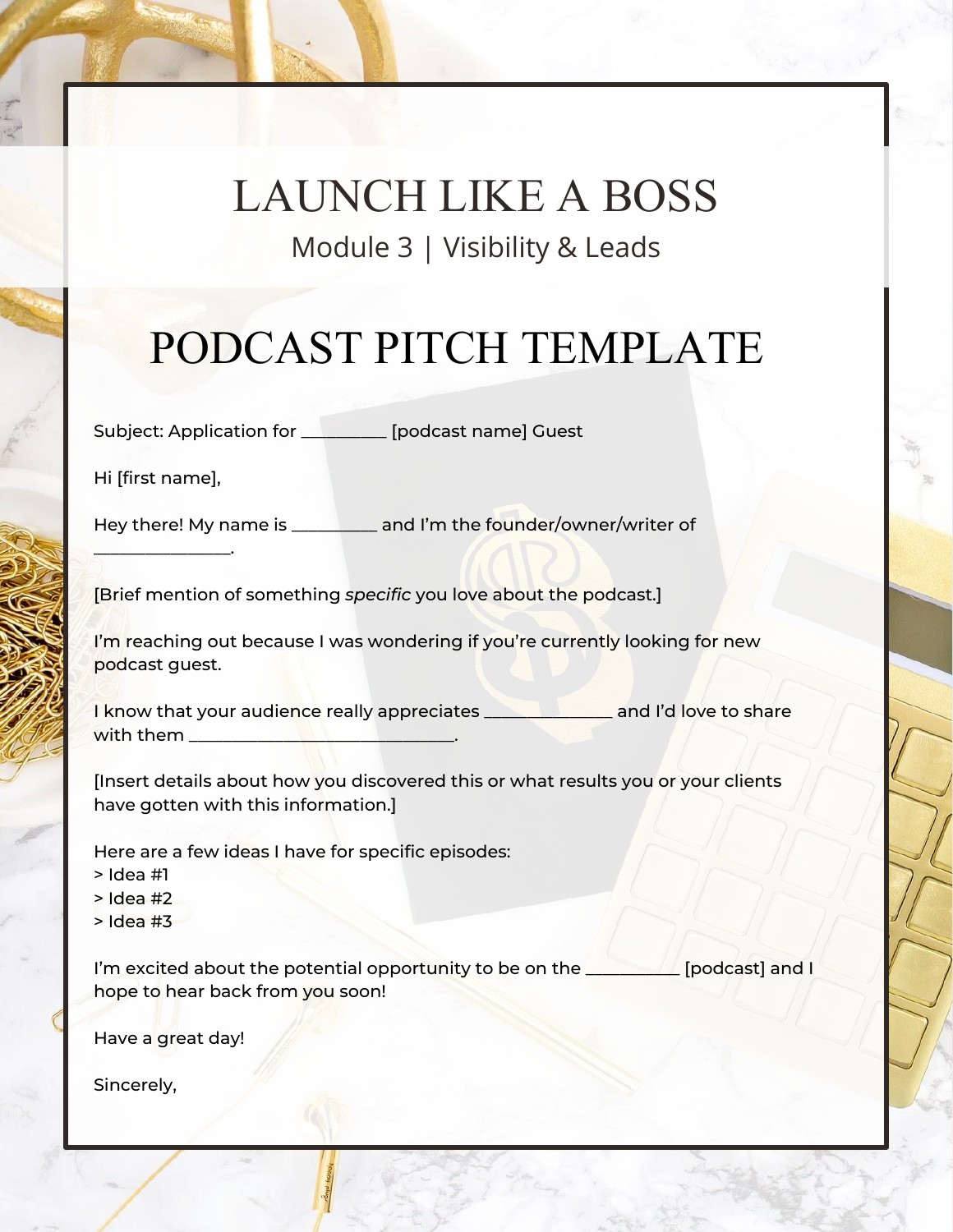## GUEST BLOG PITCH TEMPLATE

Subject: Guest Posting for \_\_\_\_\_\_\_\_\_\_\_\_\_\_\_\_\_\_\_\_\_\_\_\_\_\_\_\_\_ [name of site]

Hi [first name],

Hey there! My name is \_\_\_\_\_\_\_\_\_\_\_\_\_ and I'm a \_\_\_\_\_\_\_\_\_\_\_\_\_\_\_\_\_\_\_\_\_\_\_\_\_\_\_\_\_\_\_\_\_\_ [job description] who helps \_\_\_\_\_\_\_\_\_\_\_\_\_\_\_\_\_\_\_ [type of person] \_\_\_\_\_\_\_\_\_\_\_\_\_\_\_\_\_\_\_\_\_\_\_\_\_\_\_\_\_\_\_ [get X result].

[Brief mention of something *specific* you love about the site.]

I'm reaching out because I was wondering if you're currently accepting new guest bloggers. I know your readers are really interested in \_\_\_\_\_\_\_\_\_\_\_\_\_\_\_\_\_\_\_\_\_, and I'd love to share **the set of the set of the set of the set of the set of the set of the set of the set of the set o** 

[Insert details about how you discovered this or what results you or your clients have gotten with this information.]

Here are a few ideas I have for guest posts I could write for your site:

- > Idea #1
- > Idea #2
- > Idea #3

I'm excited about the potential opportunity to guest post on your site, and I hope to hear back from you soon!

Have a great day!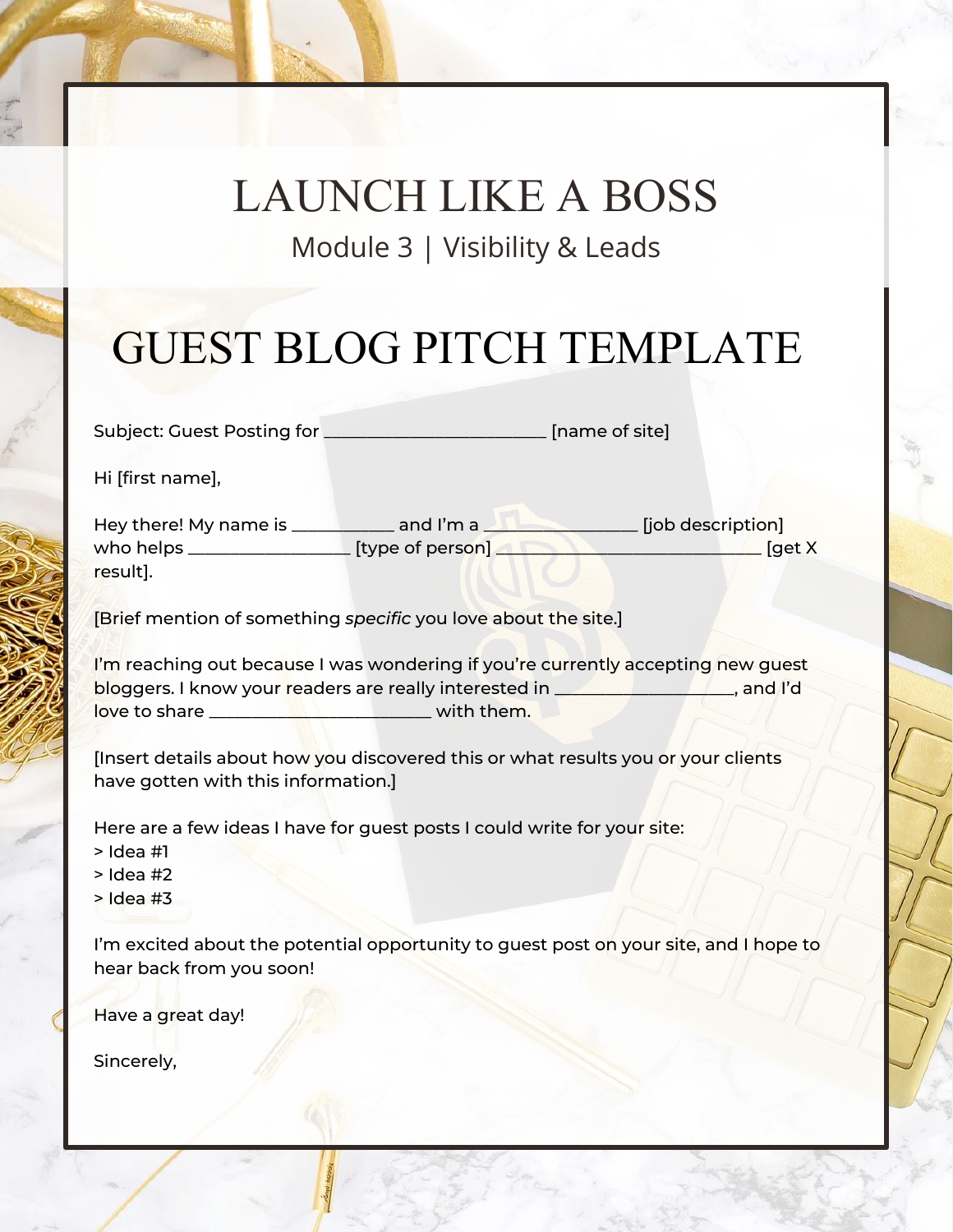## PRODUCT PLACEMENT PITCH TEMPLATE

Subject: fun/sensational/intriguing description of your product

Hi [first name],

| Hey there! My name is | and I'm the $\overline{\phantom{a}}$ | [position] at              |  |
|-----------------------|--------------------------------------|----------------------------|--|
|                       | [company]. We sell                   | [product], a product]      |  |
| that helps people     |                                      | [unique or special value]. |  |

Our audience loves reading \_\_\_\_\_\_\_\_\_\_\_\_\_\_\_\_\_\_\_\_\_\_ [publication you want to be mentioned in], especially because

I wanted to let you know about our product, because it would be the perfect fit for \_\_\_\_\_\_\_\_\_\_\_\_\_\_\_\_\_\_\_\_\_\_\_\_\_\_ [publication]. I know your readers would be interested to hear about how it [product] can help them \_\_\_\_\_\_\_\_\_\_\_\_\_\_\_\_\_\_\_\_\_\_\_\_ [get result].

If you'd like to check out the product for yourself before you share it with your audience, then we'd be more than happy to send you one to try out.

Thanks so much for your consideration, and I hope you're having a great day!